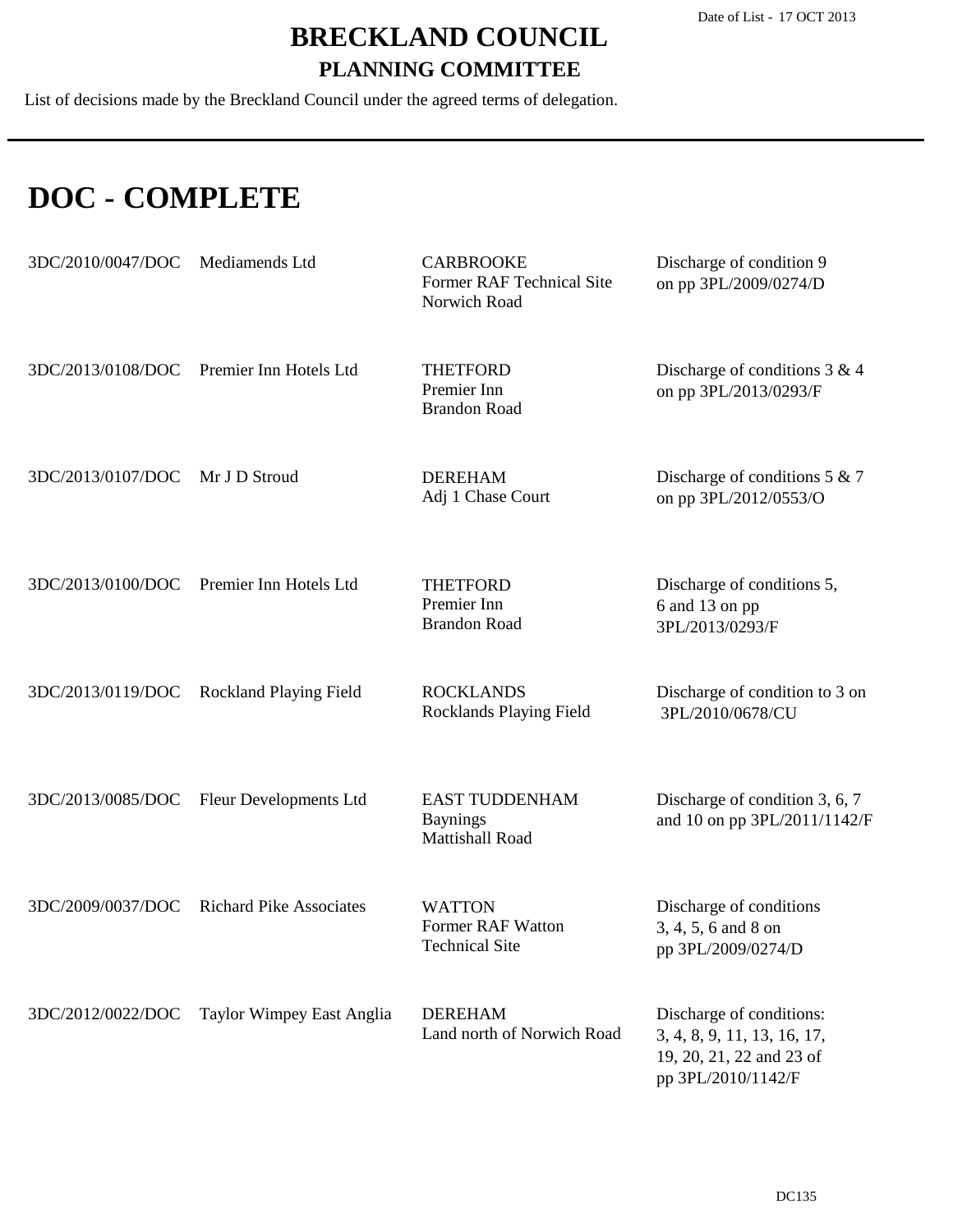List of decisions made by the Breckland Council under the agreed terms of delegation.

### **DOC - COMPLETE**

3DC/2013/0103/DOC Fireback Ltd

| 3DC/2010/0017/DOC         | Mr Steven Parish                     | <b>DEREHAM</b><br>Former CMC warehouse<br>Norwich Road                                        | Discharge of conditions<br>3, 6, 7, 8, 9, 10, 11, 12,<br>14, 15, 16 and 18 on pp<br>3PL/2008/1141/F |
|---------------------------|--------------------------------------|-----------------------------------------------------------------------------------------------|-----------------------------------------------------------------------------------------------------|
| 3DC/2013/0092/DOC         | Hursit SPV1 Limited                  | <b>NARFORD</b><br>Land off Low Road                                                           | Discharge of conditions 10 $&$<br>15 on pp 3PL/2012/1036/F                                          |
| 3DC/2013/0091/DOC         | Claramond Solar SPV 1 Limite LITCHAM | Land West of Tittleshall                                                                      | Discharge of condition $5 & 11$<br>on pp 3PL/2013/0033                                              |
| 3DC/2012/0153/DOC         | Mr J & Mrs S Fuller                  | <b>MILEHAM</b><br>Garden plot adj. High Trees<br>The Street                                   | Discharge of conditions $3 &$<br>6 on pp 3PL/2012/0913/F                                            |
| 3DC/2013/0116/DOC         | <b>Exheat Ltd</b>                    | LITTLE CRESSINGHAM<br>Exheat Ltd, Threxton House<br><b>Threxton Road Industrial</b><br>Estate | Discharge of conditions 4, 8<br>and 9 on 3PL/2011/1291/F                                            |
| 3DC/2013/0098/DOC         | Mr Mark Porter                       | NORTH LOPHAM<br>Meadow Farm Barn<br>39 The Street                                             | Discharge of conditions 7, 10<br>& 11 on 3PL/2012/1425/F                                            |
| <b>DOC-Discharge FULL</b> |                                      |                                                                                               |                                                                                                     |
| 3DC/2013/0118/DOC         | Abel Energy Limited                  | <b>THOMPSON</b><br>Off Hall Lane                                                              | Discharge of condition 3 on<br>pp 3PL/2013/0351/F                                                   |

31 Yaxham Road

DEREHAM

Discharge of condition 6 on

pp 3PL/2013/0467/CU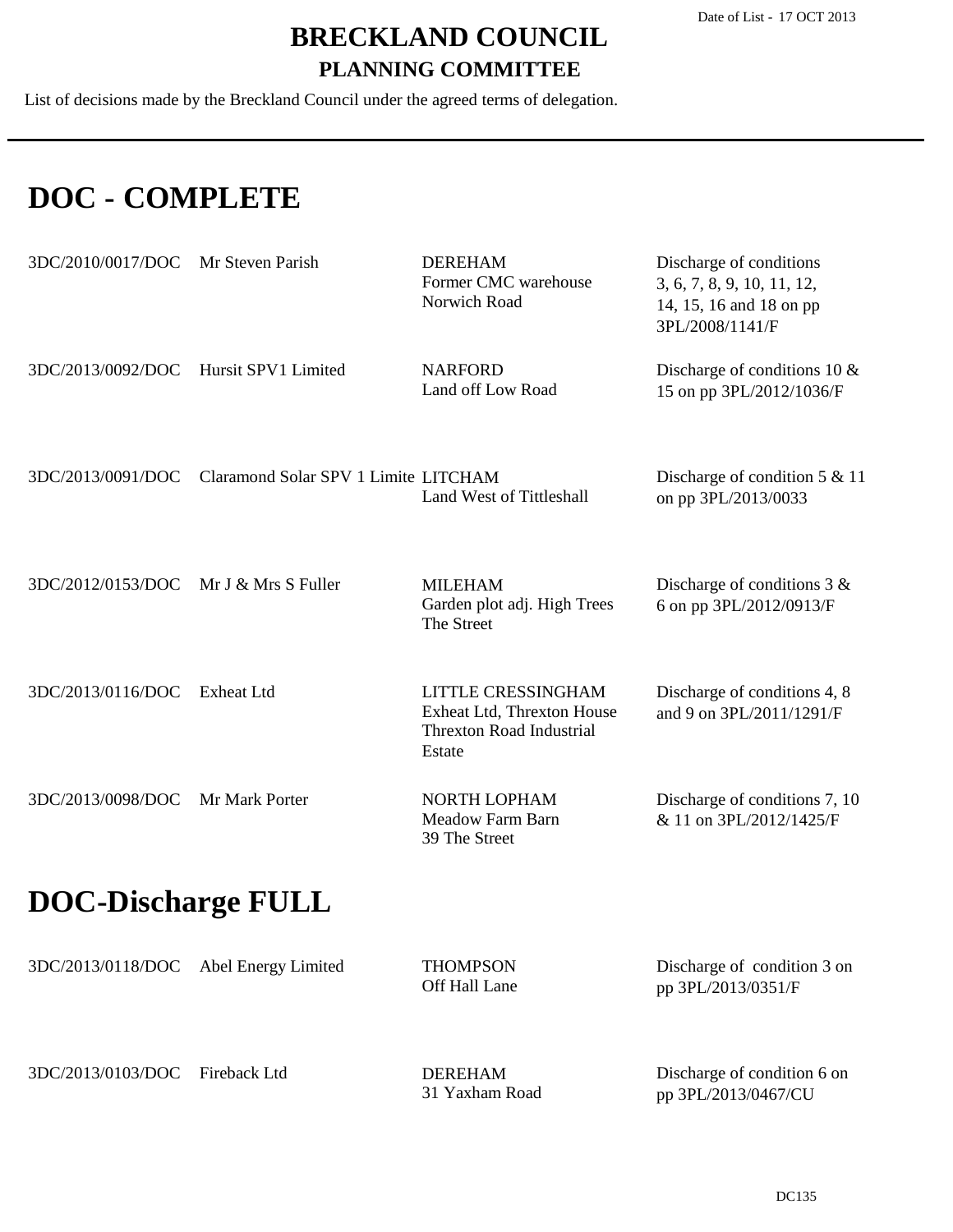List of decisions made by the Breckland Council under the agreed terms of delegation.

### **DOC-Discharge FULL**

3DC/2012/0002/DOC Cotman Housing

Land at St Andrews Close OLD BUCKENHAM

Discharge of conditions 3, 4, & 6 on pp 3PL/2008/1427/F

### **DOC-Discharge PART**

3DC/2013/0122/DOC Dereham Town Council

Fleece Meadow Norwich Street DEREHAM

Discharge of condition 20 on pp 3PL/2008/1685/O

### **DOC-No Discharge**

3DC/2013/0111/DOC Mrs M C Walker

Ivy House Farm Welgate MATTISHALL

Discharge of condition 3 on 3PL/2011/0442/F

of similar length will be plan

### **Hedgerow Removal App**

| HRN/2013/0001/HRN Mr Liam Aggett | BAWDESWELL            | Remove 302m of hedgerow to   |
|----------------------------------|-----------------------|------------------------------|
|                                  | Land off Reepham Road | make the agricultural field  |
|                                  | <b>Bawdeswell</b>     | easier to cultivate. A hedge |

### **No Prior Approval**

| 3PN/2013/0017/PNE | Mr Jon Knights | ATTLEBOROUGH<br>112A Hargham Road | Erection of conservatory to<br>rear elevation |
|-------------------|----------------|-----------------------------------|-----------------------------------------------|
| 3PN/2013/0016/PNE | Mr Jon Knights | <b>CROXTON</b>                    | Erection of conservatory                      |

35 Heathlands Drive

to rear elevation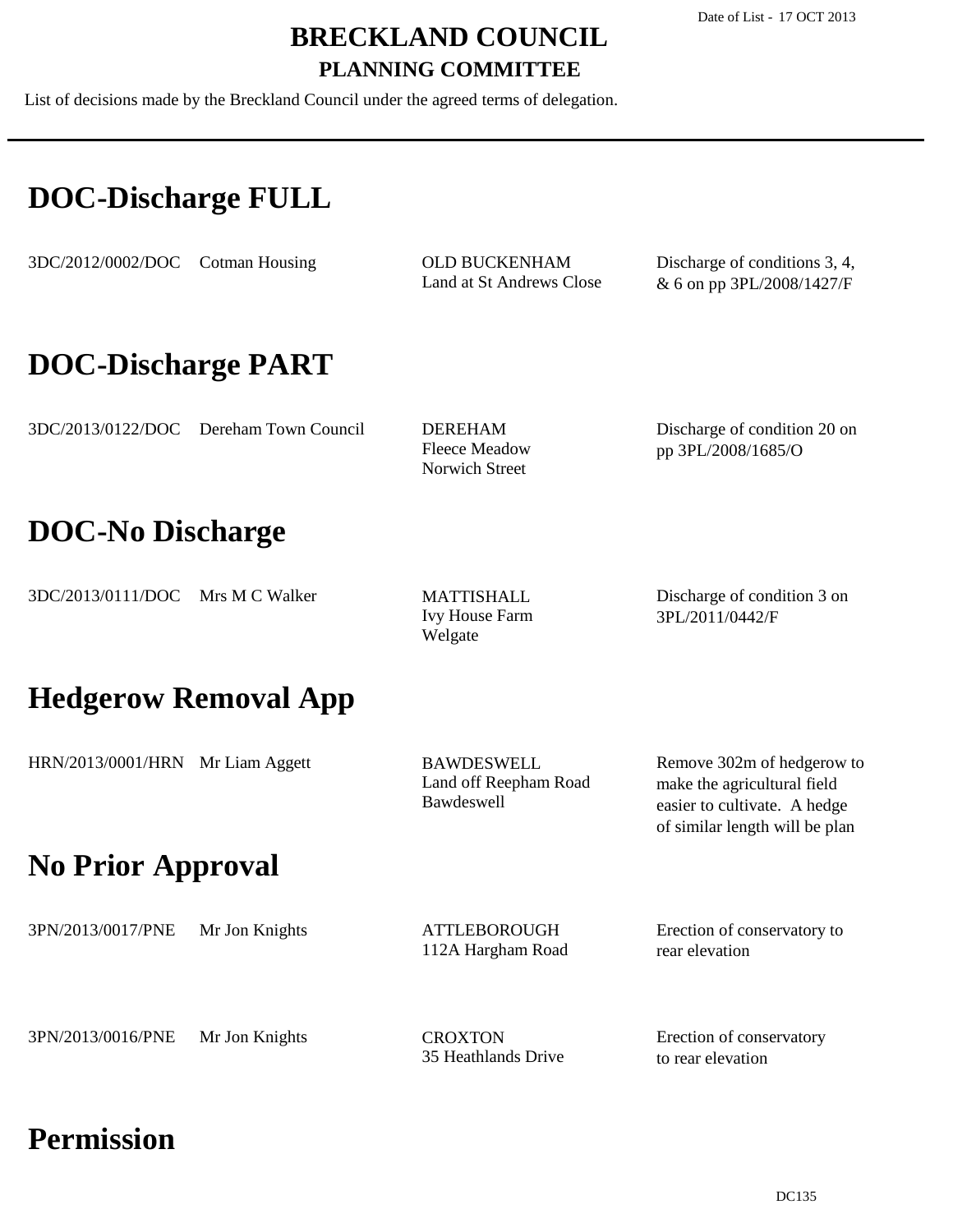List of decisions made by the Breckland Council under the agreed terms of delegation.

| 3PL/2013/0796/F  | Mr & Mrs Robertson   | <b>LYNG</b><br>Lake View<br>Easthaugh Road                                     | Ancilliary residential<br>accommodation to rear of<br>existing garage                                                |
|------------------|----------------------|--------------------------------------------------------------------------------|----------------------------------------------------------------------------------------------------------------------|
| 3PL/2013/0804/F  | Mr & Mrs Hazelton    | <b>DEREHAM</b><br>6 Woodfield<br>Toftwood                                      | Erection of conservatory                                                                                             |
| 3PL/2013/0629/F  | Mr R Dunn            | <b>CARBROOKE</b><br>Cowslip Lodge<br>Drury Lane                                | New triple garage                                                                                                    |
| 3PL/2013/0679/F  | Mr Lee Storer        | <b>ATTLEBOROUGH</b><br><b>Anglian Business Centre</b><br><b>West Carr Road</b> | Erection of storage building                                                                                         |
| 3PL/2013/0782/F  | Mr & Mrs Mark Hinds  | <b>ASHILL</b><br>Low Common Farm<br>Low Common                                 | MMA to 3PL/2012/0051/F<br>(revised position, larger<br>footprint, garage roof, loss<br>chimney breast, fenestration) |
| 3PL/2013/0701/F  | Mr & Mrs Good        | <b>ATTLEBOROUGH</b><br>14 Paddock Gardens                                      | Proposed single storey<br>front extension                                                                            |
| 3PL/2013/0702/F  | Miss A Becker        | <b>ATTLEBOROUGH</b><br>Vineyards Liveries<br>Leys Lane                         | Proposed replacement 3 stable<br>block                                                                               |
| 3PL/2013/0758/LB | Lloyds Banking Group | <b>DEREHAM</b><br>Halifax Plc<br>1 Church Street                               | Replace existing shopfront<br>signage with new branding                                                              |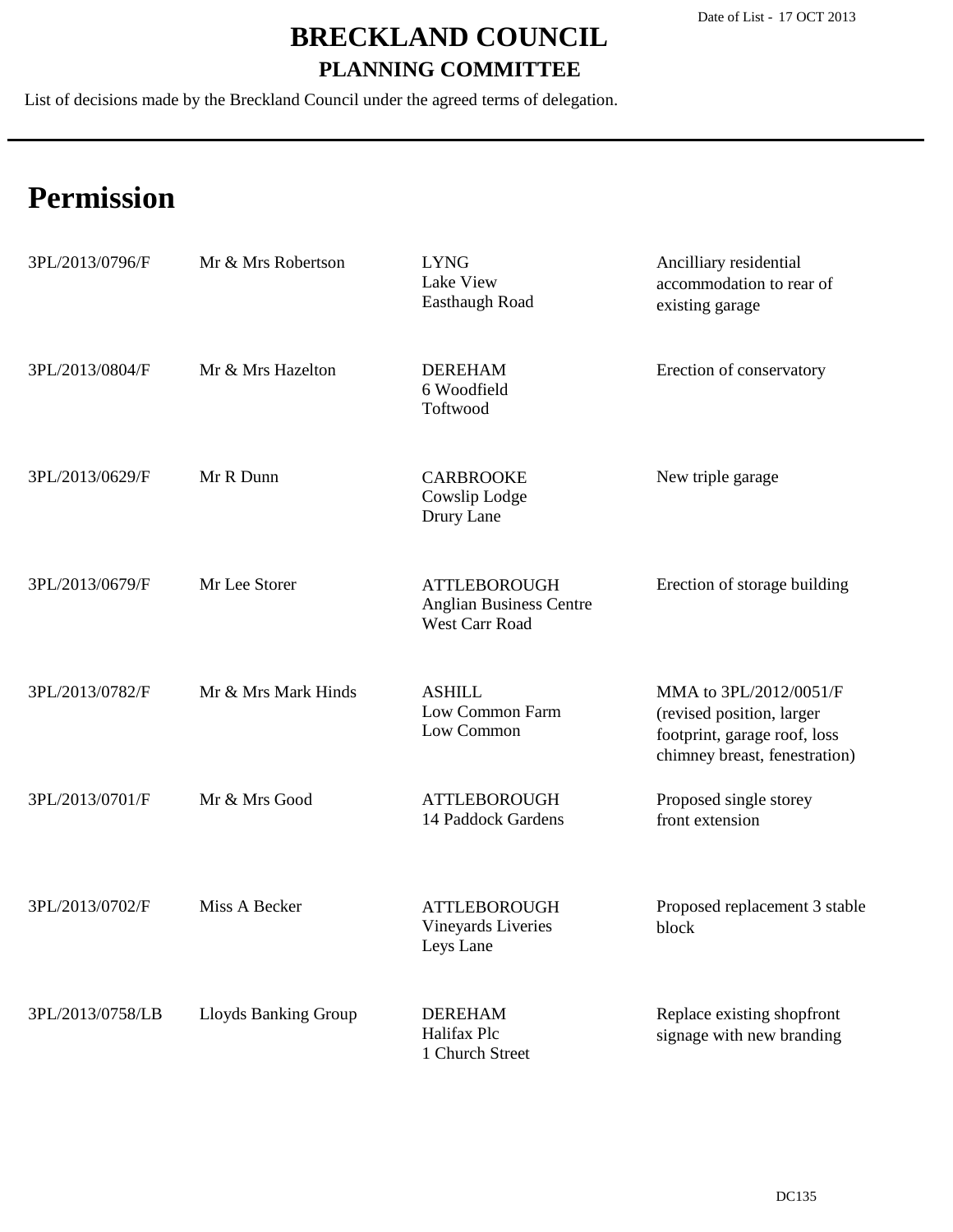List of decisions made by the Breckland Council under the agreed terms of delegation.

| 3PL/2013/0759/A               | Lloyds Banking Group       | <b>DEREHAM</b><br>Halifax Plc<br>1 Church Street      | 1no. non-illuminated fascia<br>brandmark 1no. non-illuminated<br>ATM Tablet 1no. window<br>marketing sign                     |
|-------------------------------|----------------------------|-------------------------------------------------------|-------------------------------------------------------------------------------------------------------------------------------|
| 3NM/2013/0075/NMA Mr D Taylor |                            | <b>HARLING</b><br><b>Taylors Drift</b><br>Lopham Road | Amendment to pp 3PL/2010/037<br>- revision to fenestration &<br>wall finishes, attic bedroom<br>to plot 10 insert rooflights  |
| 3PL/2013/0746/LB              | Miss Jean McGrath          | <b>SCARNING</b><br><b>Scarning Dale</b>               | C/U of former commercial<br>kitchen, changing & bar rooms<br>into disabled holiday bungalow                                   |
| 3PL/2013/0770/F               | Mr R Knode                 | <b>MATTISHALL</b><br>6 Lime Tree Close                | Single storey side/rear<br>extension & associated site<br>alterations                                                         |
| 3PL/2013/0772/LB              | Flagship Housing Group Ltd | <b>BLO' NORTON</b><br>No. 2 Fairfields                | Replace main & rear lean-to<br>roof coverings, soffit, capping<br>& moulding detail, fascia board<br>, stained softwood barge |
| 3PL/2013/0773/LB              | Flagship Housing Group Ltd | <b>BLO' NORTON</b><br>No. 4 Fairfields                | Replace main & rear lean-to<br>roof coverings, soffit, capping<br>& moulding detail, fascia board<br>, stained softwood barge |
| 3PL/2013/0681/F               | Mr R Seaman                | <b>ATTLEBOROUGH</b><br>Cramdail<br>West Carr Road     | Front extensions and new<br>detached garage                                                                                   |
| 3PL/2013/0818/F               | Mrs A Stephenson           | <b>SAHAM TONEY</b><br>Waite Farmhouse<br>Saham Waite  | Extensions of existing<br>house                                                                                               |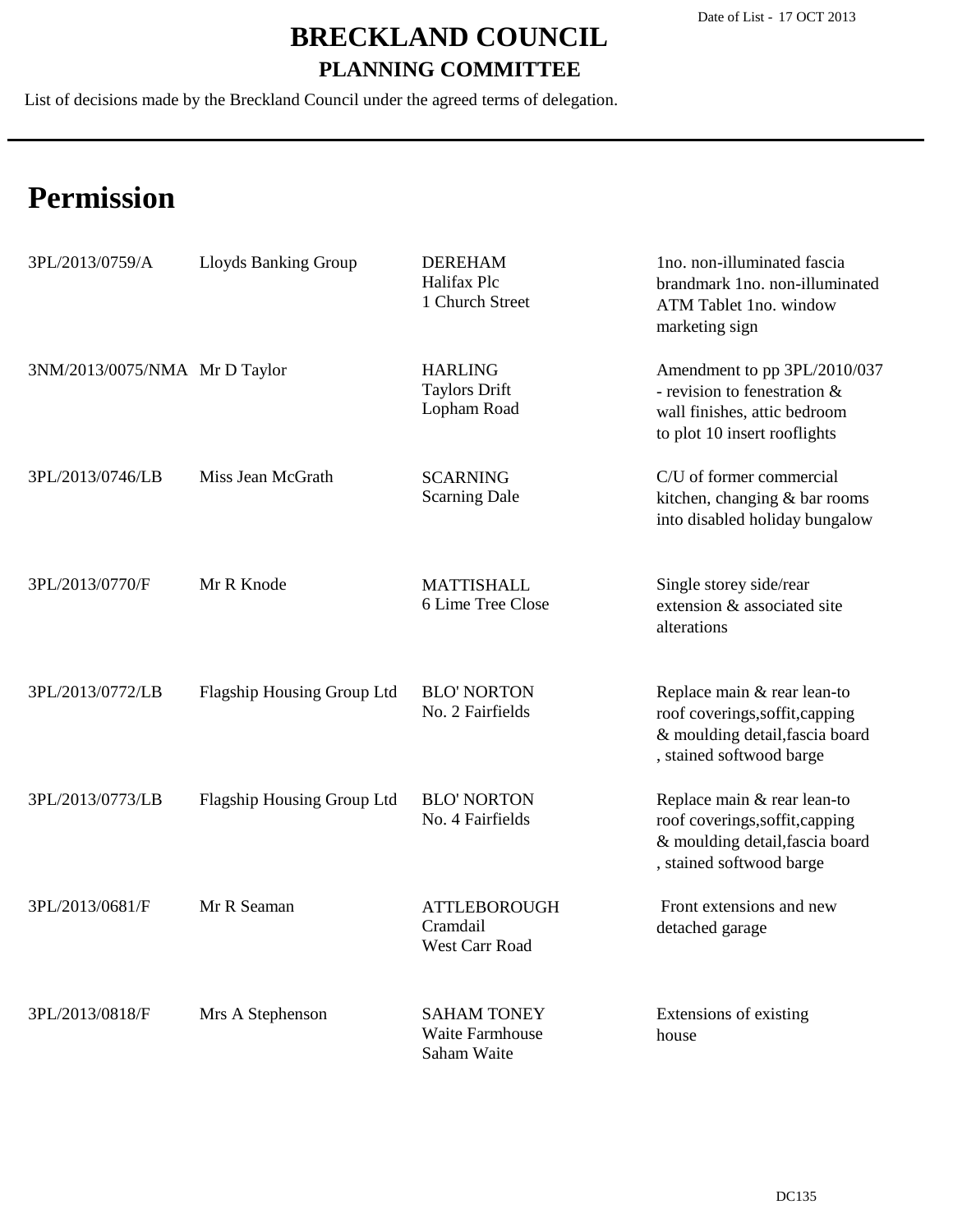List of decisions made by the Breckland Council under the agreed terms of delegation.

| 3PL/2013/0820/F                    | Mr Norman & Miss Mangan           | <b>DEREHAM</b><br>10 Foundry Square                              | Erection of two storey<br>extension to side with single<br>storey lean to extension to<br>front                               |
|------------------------------------|-----------------------------------|------------------------------------------------------------------|-------------------------------------------------------------------------------------------------------------------------------|
| 3PL/2013/0756/F                    | Mr Ben Hallworth                  | <b>SWANTON MORLEY</b><br>The Old Rectory<br><b>Hoe Road East</b> | New free standing masonry<br>construction garage for three<br>cars                                                            |
| 3PL/2013/0783/F                    | Mrs D Harrison                    | <b>SWAFFHAM</b><br>21 Courtfields                                | Replacement of conservatory at<br>the side of property                                                                        |
| 3PL/2013/0771/LB                   | Flagship Housing Group Ltd        | <b>BLO' NORTON</b><br>1 Fairfields                               | Replace main & rear lean-to<br>roof coverings, soffit, capping<br>& moulding detail, fascia board<br>, stained softwood barge |
| 3PL/2013/0774/LB                   | <b>Flagship Housing Group Ltd</b> | <b>BLO' NORTON</b><br>No. 5 Fairfields                           | Replace main & rear lean-to<br>roof coverings, soffit, capping<br>& moulding detail, fascia board<br>, stained softwood barge |
| 3PL/2013/0413/F                    | <b>Circlet Homes Ltd</b>          | <b>ATTLEBOROUGH</b><br>Land to rear of<br>10/12 dodds road       | Demolition of bungalows at 10<br>& 12 Dodds Road, new access<br>road & erection of 7 new<br>dwellings                         |
| 3NM/2013/0072/NMA Mr & Mrs M Boyce |                                   | LITTLE ELLINGHAM<br>3 Attleborough Road                          | Amendment to pp 3PL/2013/054<br>- rear entrance door changed<br>to double opening patio<br>doors                              |
| 3PL/2013/0345/F                    | Caldecote Ltd                     | <b>GOODERSTONE</b><br>Plots 1 & 4 Church Farm                    | Minor Material Amendment to<br>3PL/2009/0616/F (Revised<br>external appearance to Plots 1<br>$&$ 4 only)                      |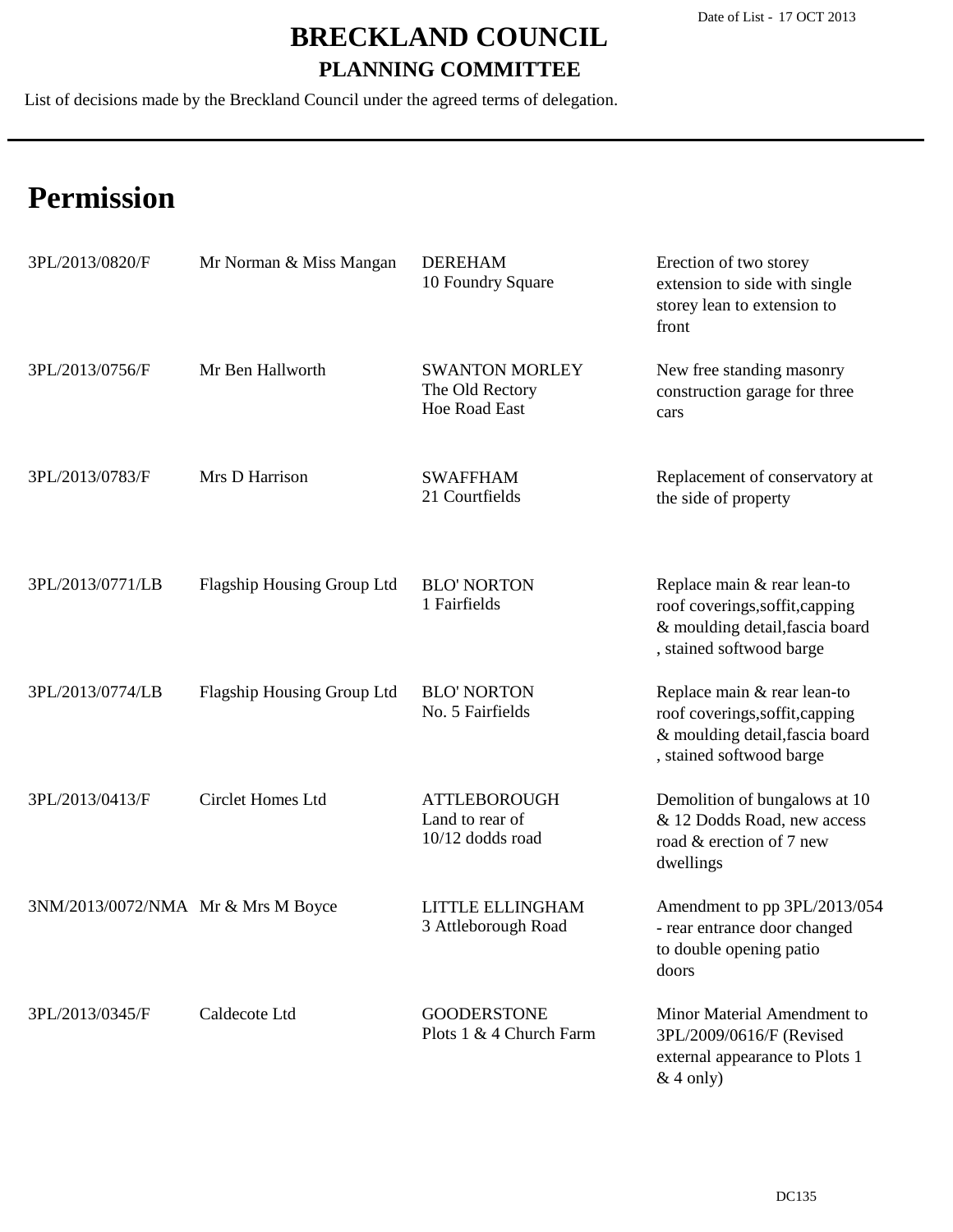List of decisions made by the Breckland Council under the agreed terms of delegation.

| 3PL/2012/0702/F               | Mr A Milne             | <b>SWANTON MORLEY</b><br><b>Building Adjacent The Mill</b><br>House<br>Harker's Lane | Change of use $&$ conversion of<br>Former Mill Bakery Admin<br>Building to 4 affordable<br>dwellings                           |
|-------------------------------|------------------------|--------------------------------------------------------------------------------------|--------------------------------------------------------------------------------------------------------------------------------|
| 3PL/2013/0659/CU              | M A Partners LLP       | <b>ATTLEBOROUGH</b><br><b>Barnard Sports</b><br>Queens Square                        | Change of use from A1 (shop)<br>to $B1(a)$ (office) & ancillary<br>thereto A2 (financial/prof<br>services)                     |
| 3NM/2013/0076/NMA Mr D Leslie |                        | <b>ROCKLANDS</b><br>14 The Street                                                    | Amendment to pp 3PL/2013/030<br>- replace juliette balcony<br>with window, reposition $&$<br>enlarge garage, internal alts     |
| 3PL/2013/0664/F               | Dr T Rice & Dr J Long  | <b>SCOULTON</b><br><b>Maltings Barn</b><br>Clipbush Lane                             | Conversion of carport to<br>utility, cartshed style<br>carport & store, stainless<br>steel flue, 6 velux $& 2$ window          |
| 3PL/2013/0724/F               | Peter Beales Roses Ltd | <b>ATTLEBOROUGH</b><br>Pippins<br>London Road                                        | Revocation of S.106 Legal<br>Agreement in relation to the<br>restricted occupancy of the<br>bungalow                           |
| 3PL/2013/0725/D               | Mr Stuart Pilbrow      | <b>BEESTON</b><br>Ploughshare<br>The Street                                          | Erection of 2 houses                                                                                                           |
| 3PL/2013/0762/F               | K C Edwards            | <b>BESTHORPE</b><br>135 Besthorpe Road                                               | MMA to 2011/1388, revised by<br>condition on 3NM/2013/0050 -<br>Reposition access and revised<br>dwelling types (plots $1-3$ ) |
| 3PL/2013/0763/F               | M D O'Shea & Sons      | <b>THETFORD</b><br>Unit 1 St Giles Lane &<br>12 King Street                          | Conversion of two shop units<br>into one, changes to shop<br>window, internal staircase &<br>secruity door                     |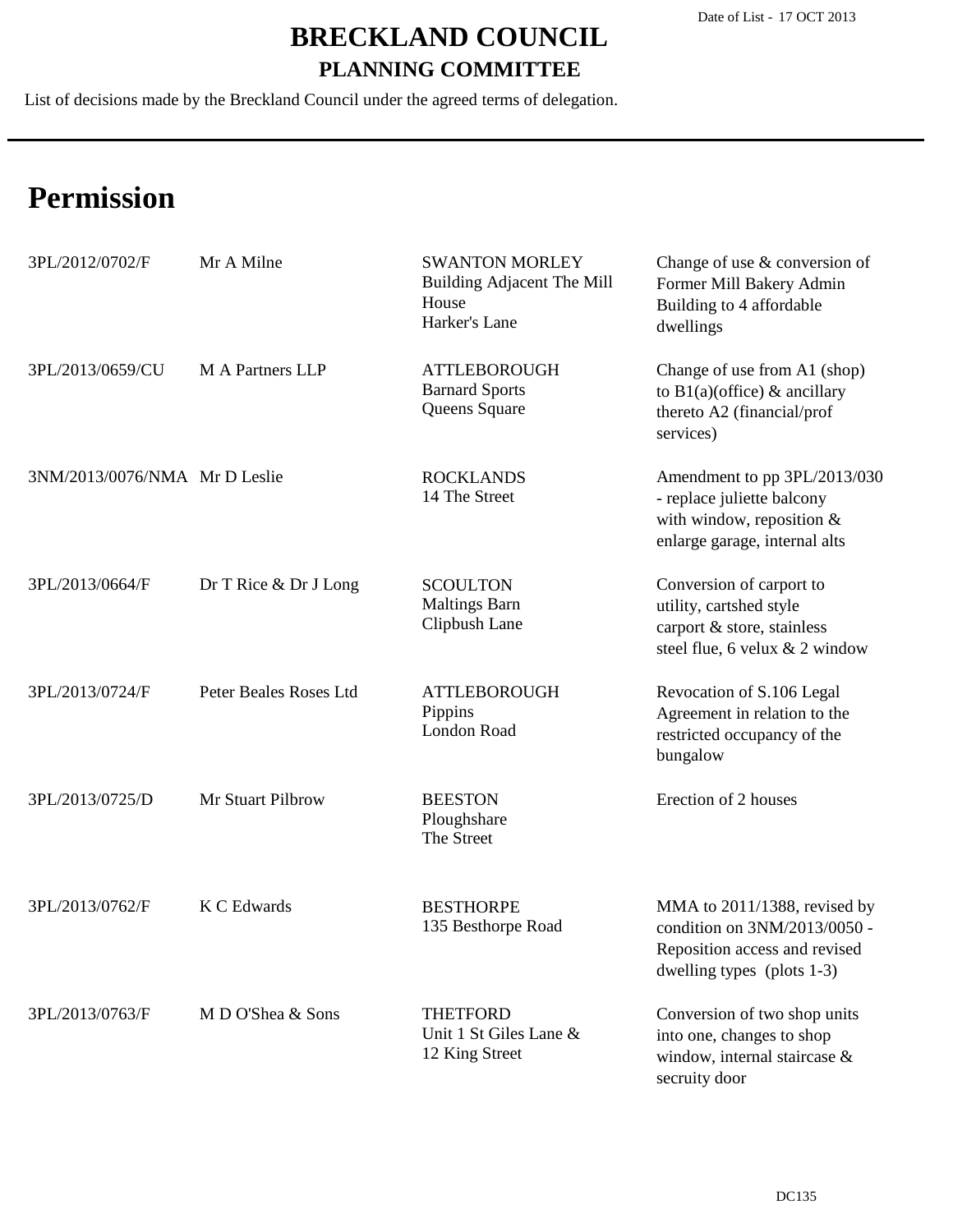List of decisions made by the Breckland Council under the agreed terms of delegation.

| 3PL/2013/0744/F  | Mr & Mrs David Shearer | <b>MATTISHALL</b><br><b>Rose Cottage</b><br>Welgate                  | New chimney breast to side of<br>property. New driveway layout<br>and dormers to rear of<br>property                   |
|------------------|------------------------|----------------------------------------------------------------------|------------------------------------------------------------------------------------------------------------------------|
| 3PL/2013/0749/F  | Mrs S J Yerbury        | <b>HOCKERING</b><br>Park Farm<br>Park Lane                           | Replacement barn & single<br>storey extension, front<br>entrance porch with staircase<br>& raised decking/seating area |
| 3PL/2013/0750/LU | Mr Kevin Hurst         | <b>THETFORD</b><br>51 Harwood Avenue                                 | Creating driveway out of my<br>front garden (Certificate of<br>Lawfulness)                                             |
| 3PL/2013/0822/F  | Mr Matthew Green       | <b>SWAFFHAM</b><br>Joint Effort<br>Whitsands Road                    | 2 storey side extension<br>approx. 71m2), first floor<br>extension to rear to form<br>further room (approx. 17m2)      |
| 3PL/2013/0622/O  | D Belham               | <b>WATTON</b><br><b>Bramley</b><br>26 Merton Road                    | Erection of 2 storey dwelling<br>and access                                                                            |
| 3PL/2013/0780/LB | Mr & Mrs M Andrews     | <b>MATTISHALL</b><br>11 Dereham Road                                 | 3 No. First floor windows on<br>rear elevation to be removed<br>and replaced                                           |
| 3PL/2013/0721/F  | Mr J Hockney           | <b>GREAT ELLINGHAM</b><br>6 Nelsons Loke<br>Penhill Road             | Single storey extension to<br>rear                                                                                     |
| 3PL/2013/0723/F  | Malthurst              | <b>THETFORD</b><br>Pace Service Station East<br>A11 Thetford By Pass | Motorist's restaurant and<br>parking                                                                                   |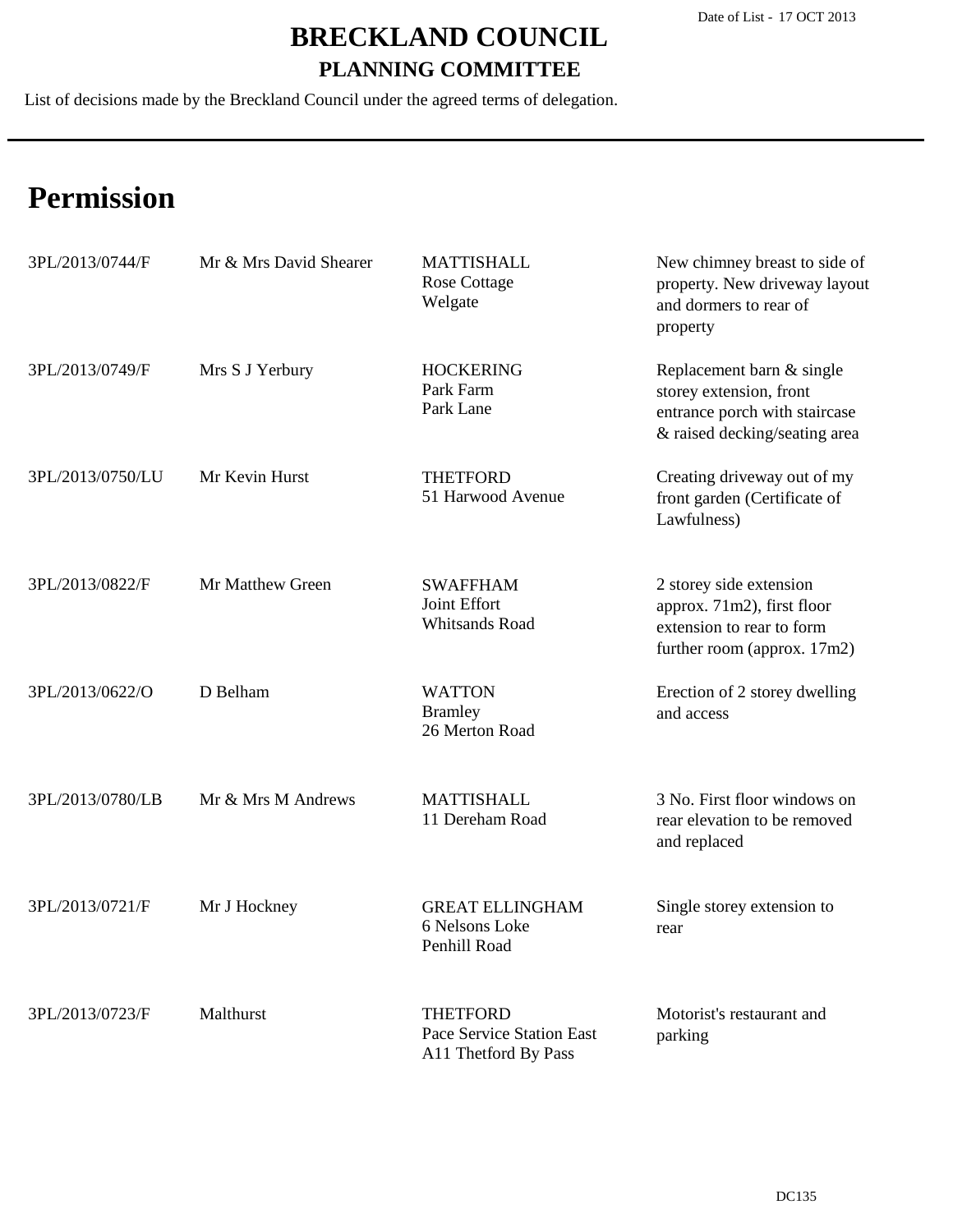List of decisions made by the Breckland Council under the agreed terms of delegation.

| 3PL/2013/0784/F                       | Mr Nigel Simms           | <b>DEREHAM</b><br>10 Recreation Road<br>Toftwood                    | Erection of concrete sectional<br>garage                                                                                    |
|---------------------------------------|--------------------------|---------------------------------------------------------------------|-----------------------------------------------------------------------------------------------------------------------------|
| 3PL/2013/0711/D                       | Mr Colin Baxter          | <b>MATTISHALL</b><br>Adj 93 Dereham Road                            | Minor material amendment to<br>3PL/2012/0208/D - Erection of<br>a cart lodge                                                |
| 3PL/2013/0766/F                       | Greene King Pub Partners | <b>COLKIRK</b><br>The Crown<br>Crown Road                           | Single storey extension to<br>form disabled wc and new<br>entrance                                                          |
| 3PL/2013/0779/A                       | <b>Taylor Wimpey</b>     | <b>DEREHAM</b><br><b>Etling View</b><br>Norwich Road                | 4 x ACM Panels attached to<br>close board fencing, and 2 ACM<br>Panels to Gable End of sales<br>information centre          |
| 3PL/2013/0778/F                       | Mr Mark Hazlewood        | <b>QUIDENHAM</b><br>Oakley                                          | Raising of roof and loft<br>conversion                                                                                      |
| 3PL/2013/0809/F                       | Mrs S Bascombe           | <b>CRANWORTH</b><br><b>Buttermilk Cottage</b><br><b>High Common</b> | Erection of replacement<br>detached garage inc.<br>demolition of existing<br>outbuildings                                   |
| 3NM/2013/0079/NMA Mr & Mrs S Plunkett |                          | <b>BEETLEY</b><br>Clovelly<br>Fakenham Road                         | Non material amendment to<br>3PL/2013/0004/F - alterations<br>to fenestration & door opening<br>and joining detail of roofs |
| 3PL/2013/0715/A                       | Swinton Group Ltd        | <b>THETFORD</b><br><b>Swinton Insurance</b><br>4 Castle Street      | Erection of fascia panel and<br>swing sign                                                                                  |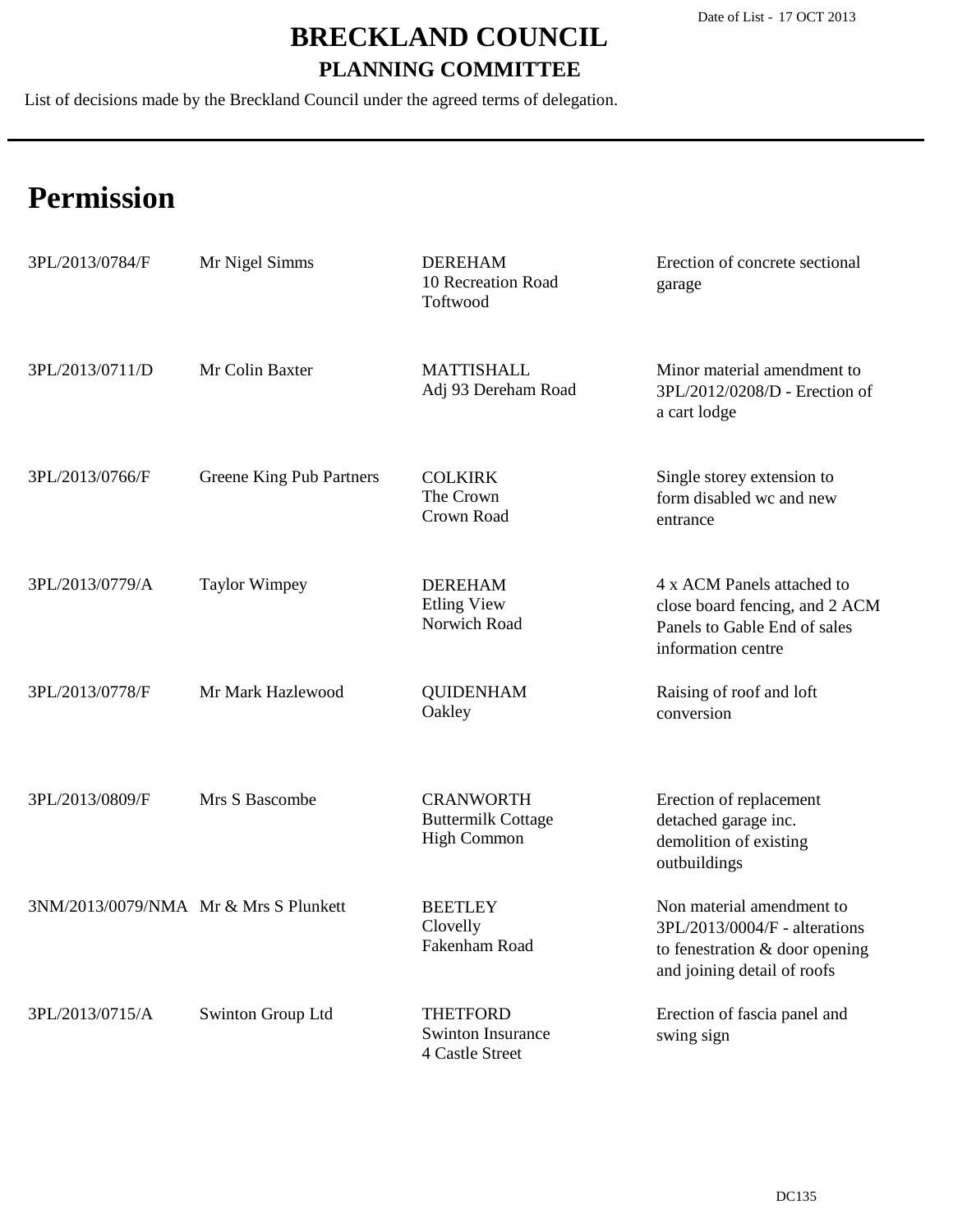List of decisions made by the Breckland Council under the agreed terms of delegation.

| 3PL/2013/0716/F  | Mr & Mrs Purnell & Mrs D Mt HOCKHAM | 51 & 52 Puddledock Farm<br>Cottages<br><b>Wretham Road</b>            | Erection of extensions and<br>alterations to existing<br>cottages                                                   |
|------------------|-------------------------------------|-----------------------------------------------------------------------|---------------------------------------------------------------------------------------------------------------------|
| 3PL/2013/0727/D  | Richard Johnston Ltd                | <b>SNETTERTON</b><br>Adjacent to Unit 14<br><b>Harling Road</b>       | Earthwork ramp & access road<br>into new development                                                                |
| 3PL/2013/0790/A  | Marketing Force Ltd                 | <b>WATTON</b><br><b>Traffic Location</b><br>High Street/Brandon Road/ | Non illuminated sponsorship<br>acknowledgements signs                                                               |
| 3PL/2013/0760/LU | Mr P Bulman Page                    | <b>SCARNING</b><br><b>Scarning Lodge</b><br>Dereham Road              | Conversion of existing garage<br>to ancillary accommodation<br>(certificate of lawfulness)                          |
| 3PL/2013/0663/F  | Mr S J Lee and Mrs P L Lee          | <b>LYNG</b><br>Land to the Rear 28/30<br><b>Richmond Place</b>        | Minor Material Amendment to<br>3PL/2013/0058/F - Change<br>single garage to double garage                           |
| 3PL/2013/0844/F  | Mr P Hoye                           | <b>BEETLEY</b><br>1 & 2 Beck Farm Cottage<br><b>Church Road</b>       | Demolish 1960's extension,<br>restoration of roof structure,<br>brick quoin & flintwork, new<br>porch & new windows |
| 3PL/2013/0828/LU | Mr & Mrs Peter Nurse                | <b>DEREHAM</b><br>4 Nidus Gardens                                     | Rear extension (Certificate of<br>Lawfulnesss)                                                                      |
| 3PL/2013/0682/F  | Mr & Mrs B Bentley                  | <b>WRETHAM</b><br><b>Fallows End</b><br>Peddars Way                   | Side/front garage/carport<br>extension plus vehicular<br>access                                                     |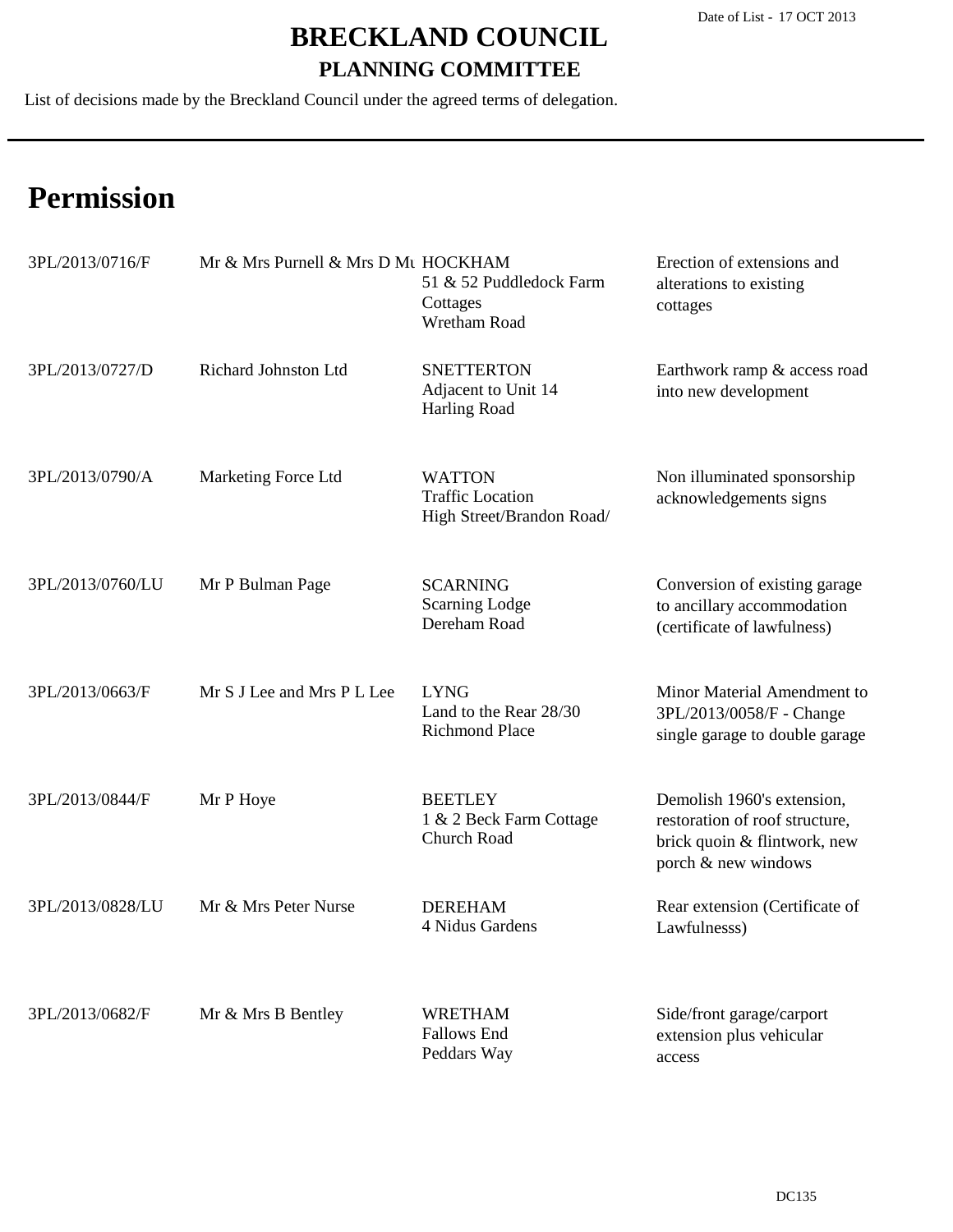List of decisions made by the Breckland Council under the agreed terms of delegation.

| 3PL/2013/0714/F  | Mr & Mrs D Ashton                    | <b>SPORLE</b><br>4 Sydney Dye Court<br>(Garden of)                            | Construction of one new<br>dwelling                                        |
|------------------|--------------------------------------|-------------------------------------------------------------------------------|----------------------------------------------------------------------------|
| 3PL/2013/0729/LU | Mr & Mrs Touchin                     | <b>ATTLEBOROUGH</b><br>3 Plantation Close                                     | Erection of single storey rear<br>extension (certificate of<br>lawfulness) |
| 3PL/2013/0789/A  | Marketing Force Ltd                  | <b>THETFORD</b><br><b>Traffic Location</b><br>Norwich Road/Ethelreda<br>Drive | Non illuminated sponsorship<br>acknowledgements signs                      |
| 3PL/2013/0709/F  | Mr P Lawrence                        | <b>ATTLEBOROUGH</b><br>21 High View Drive                                     | Two storey side extension<br>and front porch                               |
| 3PL/2013/0751/F  | Mr C Tait                            | <b>BRISLEY</b><br>Harpers Green Farm                                          | Installation of a 10kw ground<br>mounted solar pv array                    |
| 3PL/2013/0775/F  | Mr John Sharpin                      | <b>HORNINGTOFT</b><br><b>Tuttle Farm</b><br><b>Back Lane</b>                  | <b>Single Storey Rear Extension</b>                                        |
| 3PL/2013/0805/F  | Mr T Rowe                            | <b>SWAFFHAM</b><br>Iona<br><b>Bears</b> Lane                                  | Front and rear extensions &<br>detached garage                             |
| 3PL/2013/0618/D  | Grand Old Oak Developments BESTHORPE | Village Farm<br><b>Silver Street</b>                                          | Erection of 4 bedroom house<br>and detached garage                         |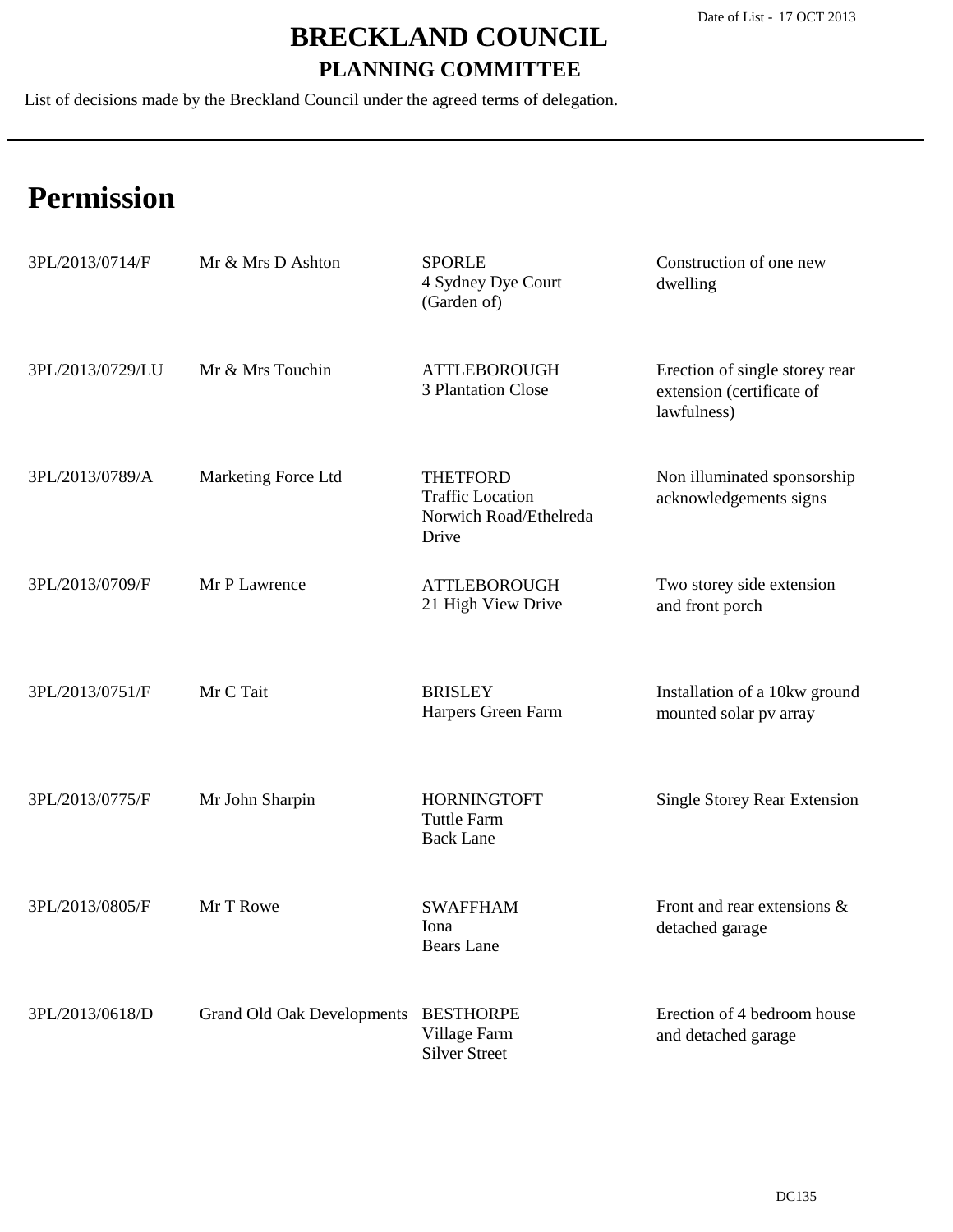List of decisions made by the Breckland Council under the agreed terms of delegation.

| 3NM/2013/0077/NMA Mr & Mrs James |                                        | <b>SHIPDHAM</b><br><b>Shrublands Bungalow</b><br><b>Cranworth Road</b>                         | Amendment to pp 3PL/2013/048<br>- Rooflight omitted, fascia<br>colour to be anthracite grey,<br>roof beams exposed |
|----------------------------------|----------------------------------------|------------------------------------------------------------------------------------------------|--------------------------------------------------------------------------------------------------------------------|
| 3PL/2013/0826/F                  | Mr S Clapton                           | <b>SWAFFHAM</b><br>24 King Street                                                              | Single storey rear extension                                                                                       |
| 3PL/2013/0757/F                  | <b>THPD Properties Ltd</b>             | <b>YAXHAM</b><br><b>Yaxham Waters</b><br>Dereham Road                                          | Minor material amendment to<br>pp 3PL/2012/1313/F in respect<br>of design of the roof                              |
| 3TL/2013/0011/TL                 | Mr G Ellis                             | <b>ATTLEBOROUGH</b><br><b>Butchers next to Nationwide</b><br><b>BS</b><br><b>Church Street</b> | Extension of time limit on pp<br>3TL/2010/0041/TL (Erection of<br>four flats and extension to<br>shop)             |
| 3PL/2013/0742/F                  | Mr Lee Ackers & Annette Giles MUNDFORD | 125 The Lammas                                                                                 | Extension to bungalow                                                                                              |
| 3PL/2013/0743/F                  | Malthurst                              | <b>THETFORD</b><br>Pace Service Station West<br>A11 Thetford by Pass                           | Motorists restaurant and<br>parking                                                                                |
| 3PL/2013/0745/F                  | Miss Jean McGrath                      | <b>SCARNING</b><br><b>Scarning Dale</b>                                                        | C/U of former commercial<br>kitchen, changing & bar rooms<br>into disabled holiday bungalow                        |
| 3PL/2013/0612/F                  | Mr Wright                              | <b>WATTON</b><br>2 Mary Shanks Close                                                           | To convert existing garage to<br>habitable Room (dining room)                                                      |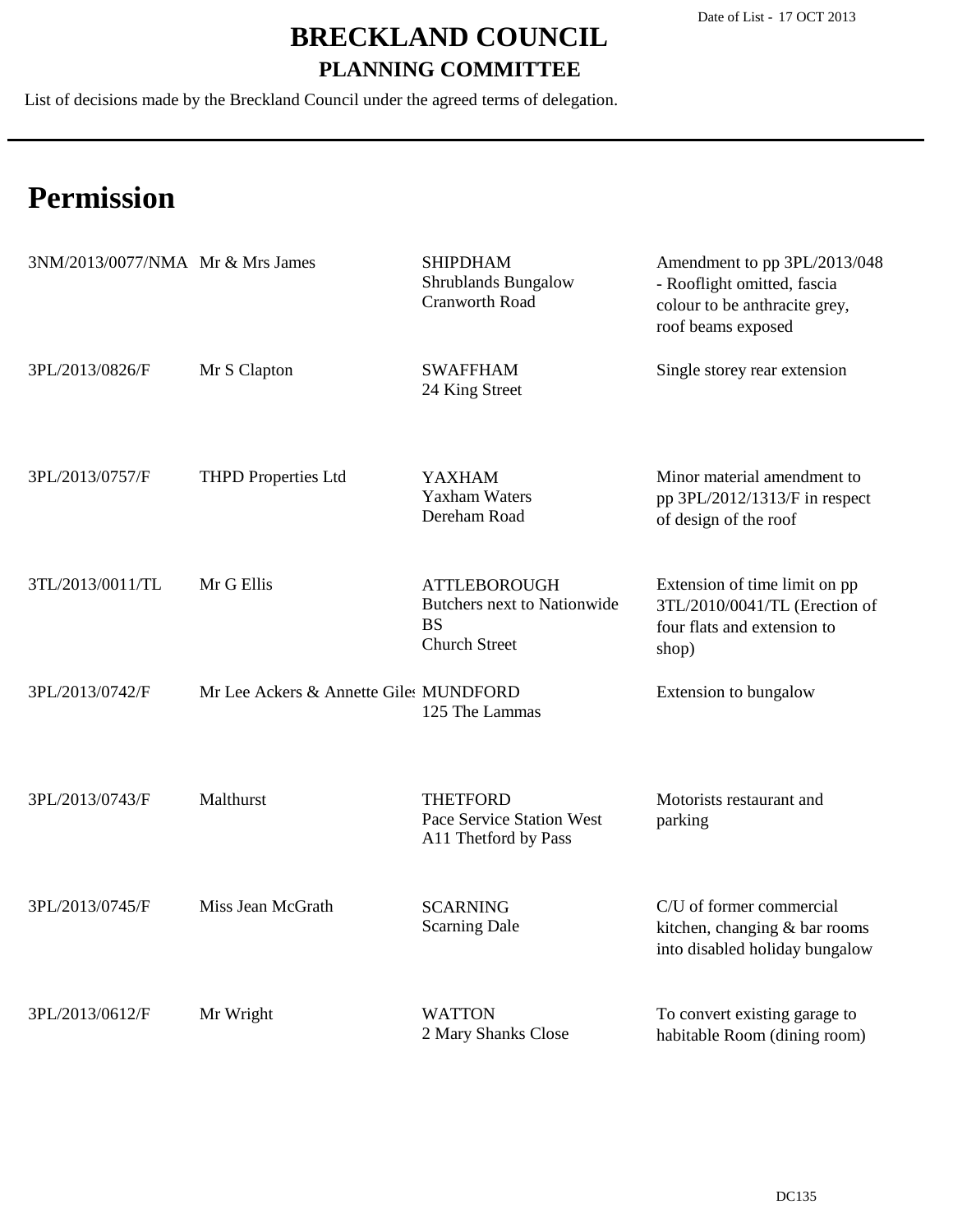List of decisions made by the Breckland Council under the agreed terms of delegation.

| 3NM/2013/0074/NMA M G Morley |                  | <b>CASTON</b><br>Willow Barn                                         | Non-material amendment to pp<br>3PL/2013/0613/F - insertion of<br>rooflight to south elevation                    |
|------------------------------|------------------|----------------------------------------------------------------------|-------------------------------------------------------------------------------------------------------------------|
| 3NM/2013/0073/NMA Exheat Ltd |                  | <b>WATTON</b><br><b>Exheat Ltd</b><br>Threxton Road Ind. Estate      | Amendment to pp 3PL/2011/129<br>- Revision of doorway<br>positions & introduction of<br>windows                   |
| 3PL/2013/0800/F              | Mrs E Hunton     | <b>MATTISHALL</b><br>2 Moorfield Road                                | Single storey extension to<br>front and conversion of<br>existing garage                                          |
| 3PL/2013/0801/F              | Mr N Alam        | <b>DEREHAM</b><br><b>Wellington Free House</b><br>25 Wellington Road | Rear single storey extension                                                                                      |
| 3PL/2013/0753/F              | Ms J Cleverdons  | <b>GRESSENHALL</b><br>85 Bittering Street                            | Ground floor rear extension                                                                                       |
| 3PL/2013/0720/F              | Mr & Mrs D Hall  | <b>SAHAM TONEY</b><br>Heatherbrook<br><b>Chequers Lane</b>           | Single storey extension to<br>front to form utility                                                               |
| 3PL/2013/0764/F              | Mr & Mrs Rowling | <b>STOW BEDON/BRECKLES</b><br>Chapel Farm<br>Mere Road               | Erection of two storey<br>dwelling & detached garage,<br>new access & change of use of<br>land to domestic garden |
| 3PL/2013/0769/F              | Mr & Mrs T List  | <b>BEESTON</b><br>Ash Tree Farm<br>Herne Lane                        | Erection of agricultural<br>building as part of existing<br>smallholding                                          |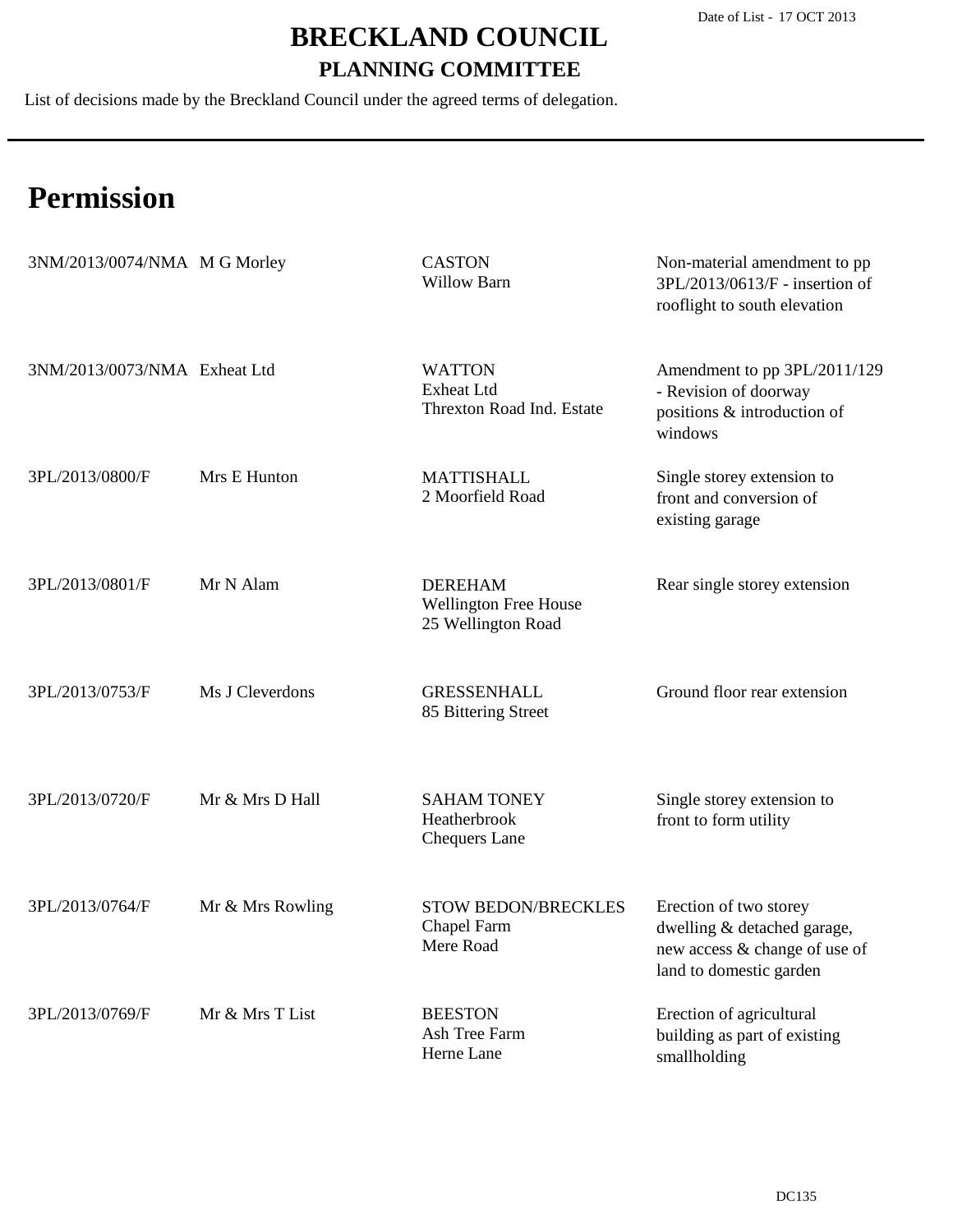List of decisions made by the Breckland Council under the agreed terms of delegation.

| 3PL/2013/0776/LB | Mrs Michelle Monck | <b>KENNINGHALL</b><br>The Old Post Office<br><b>Market Place</b> | Replacement of 4 timber<br>windows                                                                         |
|------------------|--------------------|------------------------------------------------------------------|------------------------------------------------------------------------------------------------------------|
| <b>Refusal</b>   |                    |                                                                  |                                                                                                            |
| 3PL/2013/0602/LB | Mr J Boyce         | <b>HILBOROUGH</b><br>Hilborough Mill<br><b>Brandon Road</b>      | Single storey link building to<br>provide access between The<br>Mill House and The Mill<br><b>Building</b> |
| 3PL/2013/0794/F  | Mr Bruce Edmonson  | <b>WATTON</b><br>12 Stokes Avenue                                | Change of use from amenity<br>land to residential garden<br>with fence and gate                            |
| 3PL/2013/0637/F  | Mr J Wright        | <b>BRIDGHAM</b><br>Land adj Hall Farm Barn<br>The Street         | 2 no. cottages                                                                                             |
| 3PL/2013/0824/O  | Mrs June Herne     | <b>SCARNING</b><br>1 Scarning Fen<br>(Garden of)                 | New dwelling                                                                                               |
| 3PL/2013/0673/F  | S & P Motors       | <b>NARBOROUGH</b><br>Narborough Garage<br>Old Lynn Road          | Extension to workshops                                                                                     |
| 3PL/2013/0785/CU | Mr Heath Dicks     | <b>DEREHAM</b><br>26 Norwich Street                              | Change of use from A1<br>(Opticians) to A2<br>(Letting/Estate Agency)                                      |
| 3PL/2013/0761/F  | Suburban 2006      | <b>BEETLEY</b><br>Land adj. 55 Elmham Road                       | Erection of single garage                                                                                  |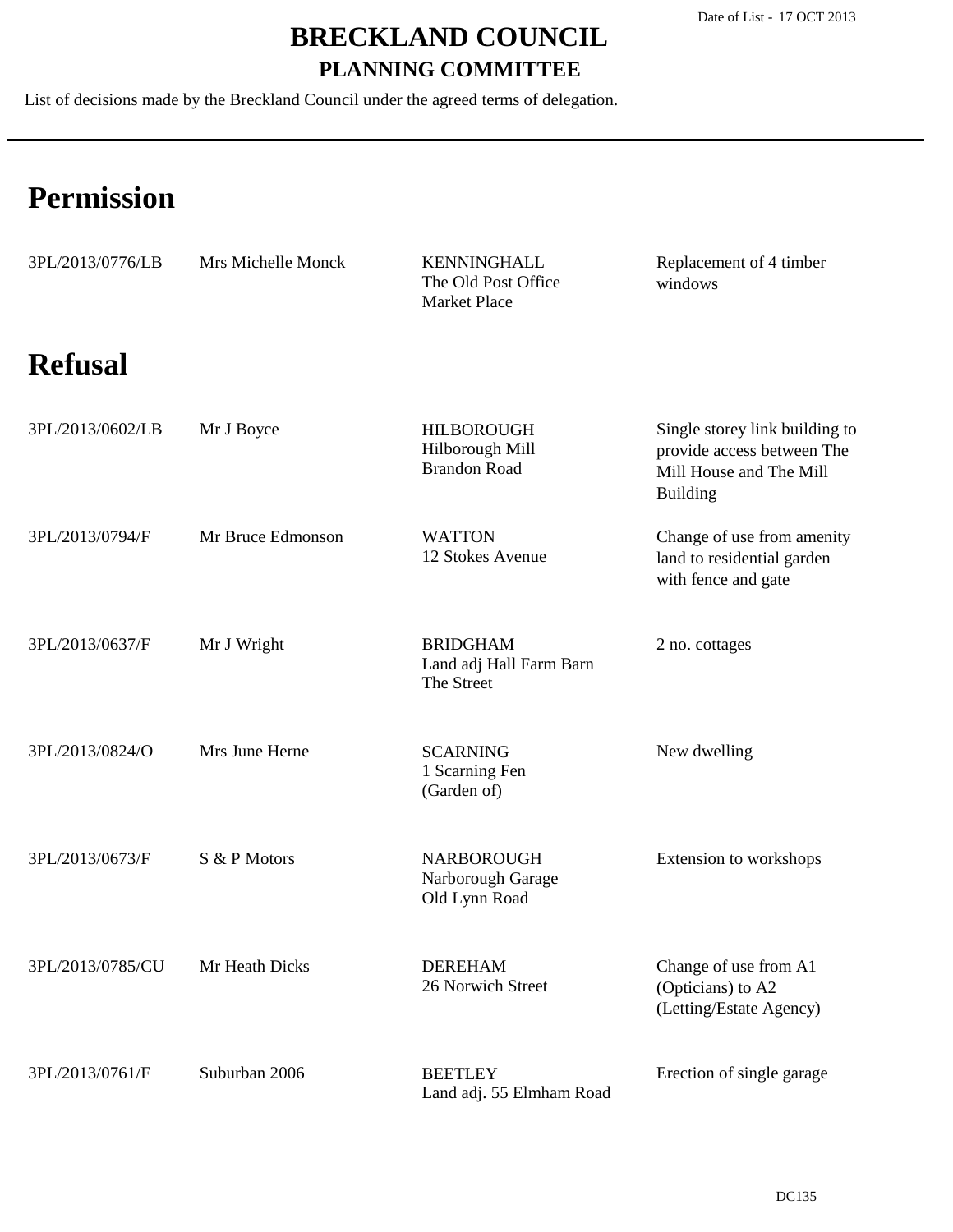List of decisions made by the Breckland Council under the agreed terms of delegation.

# **Refusal**

| 3PL/2013/0661/F  | Walnut Farm Development Ltd NORTH PICKENHAM | <b>Breckland Green</b>                                             | Proposed 1 no. bed<br>detached house                                                                              |
|------------------|---------------------------------------------|--------------------------------------------------------------------|-------------------------------------------------------------------------------------------------------------------|
| 3PL/2013/0699/F  | Mr D Wall                                   | <b>MILEHAM</b><br>Land adjacent Coronation<br>Barn<br>Litcham Road | Erection of detached building<br>for storage of wood for<br>fencing business inc. new<br>access onto Litcham Road |
| 3PL/2012/0147/F  | Mr Rob Rafferty                             | <b>SHROPHAM</b><br><b>Cranberry Rough Farm</b>                     | Erection of a single 500kW<br>$(102.5m)$ wind turbine on<br>existing poultry farm                                 |
| 3PL/2013/0752/F  | Mrs D Dann                                  | NORTH ELMHAM<br>1, 2 Clay Cottages & 52, 54<br><b>Holt Road</b>    | Demolition of brick wall &<br>formation of vehicular access<br>and parking (off road)                             |
| 3PL/2013/0793/LU | Mrs Paula Bethell                           | <b>WATTON</b><br>127 Norwich Road                                  | Erection of garden wall<br>(certificate of lawfulness)                                                            |
| 3PL/2013/0601/F  | Mr J Boyce                                  | <b>HILBOROUGH</b><br>Hilborough Mill<br><b>Brandon Road</b>        | Single storey link building to<br>provide access between the<br>Mill House and the Mill<br><b>Building</b>        |
| 3PL/2013/0728/F  | Prowind (UK) Ltd                            | <b>BRADENHAM</b><br>Windyridge<br>Daffy Green                      | Erection of a 10kw xzeres<br>442SR wind turbine                                                                   |

### **TPO Work Consent**

| TRE/2013/0101/TPO | Mr Paul Hindle | <b>DEREHAM</b>    | <b>Conservation Area:</b>      |
|-------------------|----------------|-------------------|--------------------------------|
|                   |                | <b>Humbletoft</b> | Horse Chestnut (04669) Fell    |
|                   |                | Sandy lane        | Horse Chestnut (04670) Fell    |
|                   |                |                   | Horse Chestnut (04672) Deadwoo |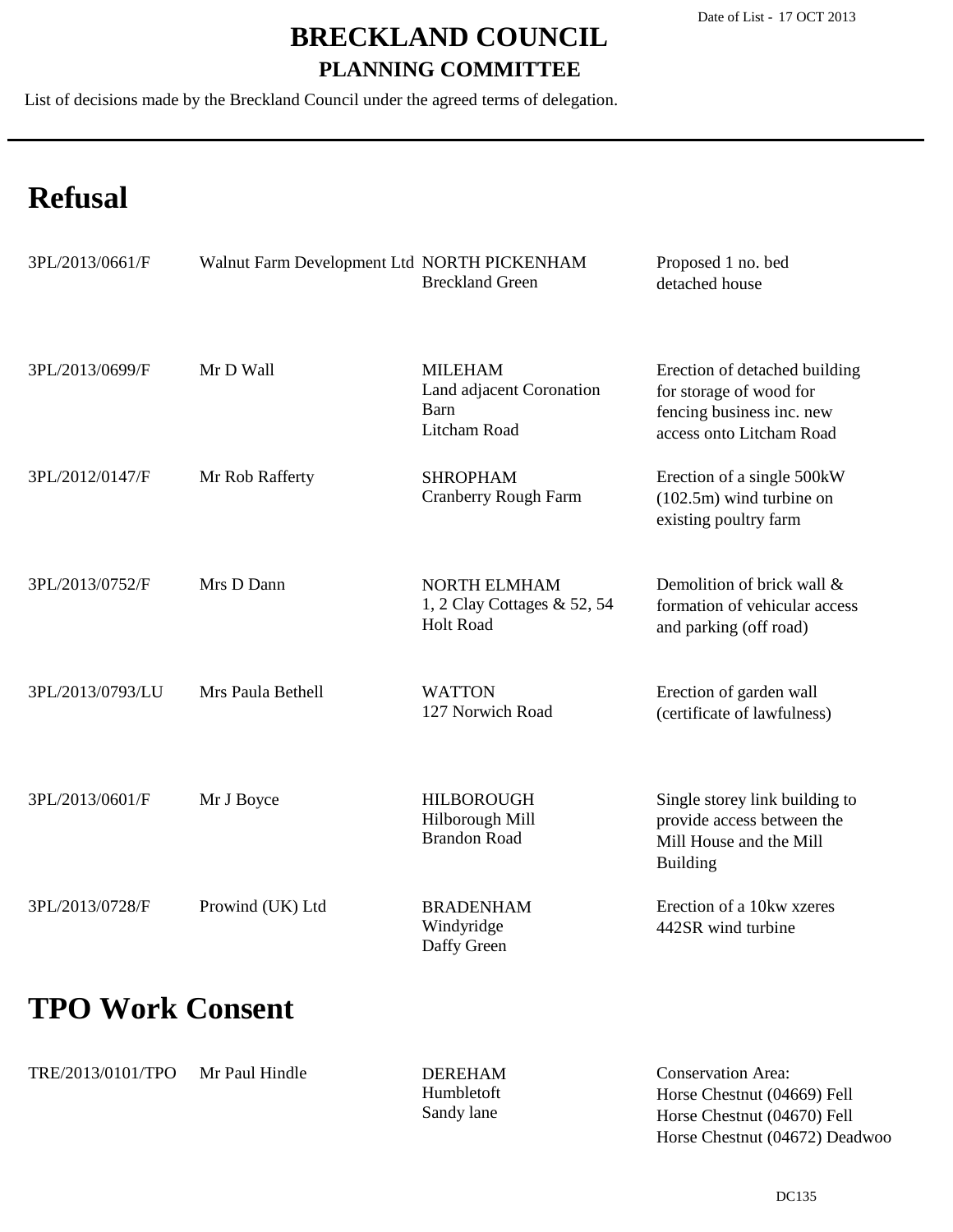List of decisions made by the Breckland Council under the agreed terms of delegation.

### **TPO Work Consent**

| TRE/2013/0099/TPO           | Mr Tim Walsingham           | <b>SHIPDHAM</b><br><b>Land Off Church Close</b><br>Shipdham | Sycamore (T2) Reduce crown<br>diameter by 2m to leave a<br>crown of 5m<br>Ash (T3) Reduce overhanging br                              |  |
|-----------------------------|-----------------------------|-------------------------------------------------------------|---------------------------------------------------------------------------------------------------------------------------------------|--|
| TRE/2013/0100/TPO           | Mr Nicholas Scott           | <b>DEREHAM</b><br>57 William Way<br>Dereham                 | Oak - Raise crown to clear the<br>summer house and garden area                                                                        |  |
|                             | <b>TPO Work Modify Spec</b> |                                                             |                                                                                                                                       |  |
| TRE/2013/0097/TPO           | Mrs Michelle Young          | <b>OLD BUCKENHAM</b><br><b>Tamworth House</b><br>The Green  | Horse Chestnuts (T1 $&$ T2) Lift<br>crown to 6m and reduce by 20%<br>Horse Chestnuts (T3 & T4) Lift<br>crown to 6m and reduce crown o |  |
| <b>Tree Work CA Consent</b> |                             |                                                             |                                                                                                                                       |  |
| TRE/2013/0093/TCA           | Dr Robin Bain               | <b>NORTH ELMHAM</b><br>Anglo Saxon Cathedral<br>Church lane | Horse Chestnut (T25) Reduce<br>height by 4-5m and reduce<br>eastern side by 4m. Reduce<br>occasional longer limbs on oth              |  |
| TRE/2013/0103/TCA           | Mr Peter Fleckney           | <b>OLD BUCKENHAM</b><br>Stiperstones<br>11 Hargham Road     | Acer (T1) Fell<br>Acer (T2) Fell<br>Hazel (T3) Fell                                                                                   |  |

TRE/2013/0068/TCA Mr Maurice Howard

TRE/2013/0094/TCA Mrs Tina Ball

Castle Park Castle Street THETFORD

34 The Street

BEACHAMWELL

Beachamwell

Beech (T1) Fell to ground level and grind stump

Group of boundary sycamores (G1) reduce by not more than 3m and this lower crowns by 10-15%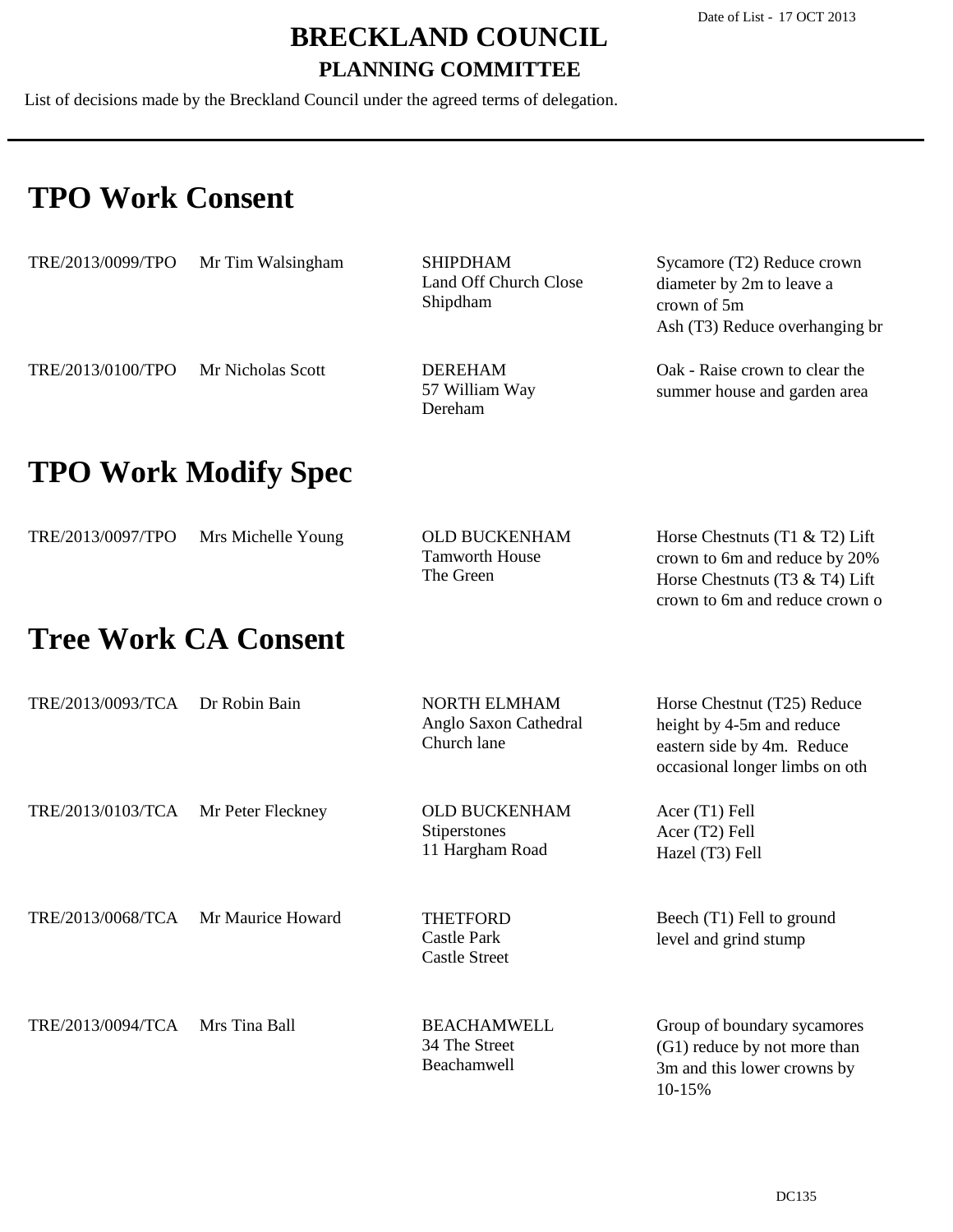List of decisions made by the Breckland Council under the agreed terms of delegation.

### **Tree Work CA Consent**

| TRE/2013/0095/TCA | <b>St Marys Church</b>          | <b>HILBOROUGH</b><br><b>St Marys Church</b><br><b>Watton Road</b>               | Pine $(1)$ remove                                                                                   |
|-------------------|---------------------------------|---------------------------------------------------------------------------------|-----------------------------------------------------------------------------------------------------|
| TRE/2013/0096/TCA | <b>SLA Property Company Ltd</b> | <b>THETFORD</b><br><b>Tanner Court</b><br><b>Tanner Street</b>                  | Lime $(T1)$ remove                                                                                  |
| TRE/2013/0105/TCA | Miss Sam Birch                  | <b>THETFORD</b><br>The British Trust for<br>Ornithology<br><b>Nunnery Place</b> | Norway Maple (T1) Reduce tree<br>to 5-6m standing monolith with<br>fracture pruning                 |
| TRE/2013/0083/TCA | Mr Patrick Saunders             | NORTH LOPHAM<br><b>Meadow Grange</b><br>The Street                              | Leylandii (T1) Reduce height<br>to 30'<br>Scots Pine (T2) Fell to ground<br>level and remove        |
| TRE/2013/0091/TCA | Mr Philip Spencer               | <b>BEACHAMWELL</b><br>11 West End<br>The Street                                 | Flowering Plumb (1) remove<br>Cherry $(2)$ remove<br>$?$ ?(3) remove                                |
| TRE/2013/0085/TCA | Mrs Kerstin Kappler             | NEW BUCKENHAM<br><b>Stow House</b><br><b>Booseys Walk</b>                       | Yew - fell to ground level and<br>remove                                                            |
| TRE/2013/0092/TCA | Mrs Johnson                     | <b>SWAFFHAM</b><br>The Vicarage<br><b>White Cross Road</b>                      | Cherry $(1)$ reduce by approx<br>20% leaving the crown at<br>approx 10m high and 4.5m<br>radius     |
| TRE/2013/0102/TCA | Mr Nick Brien                   | <b>DEREHAM</b><br>11 Quebec Road<br>Dereham                                     | Copper Beech (T1) Corwn clean;<br>thin leaving height of 12m and<br>diameter of 7m<br>Yew (T2) Fell |